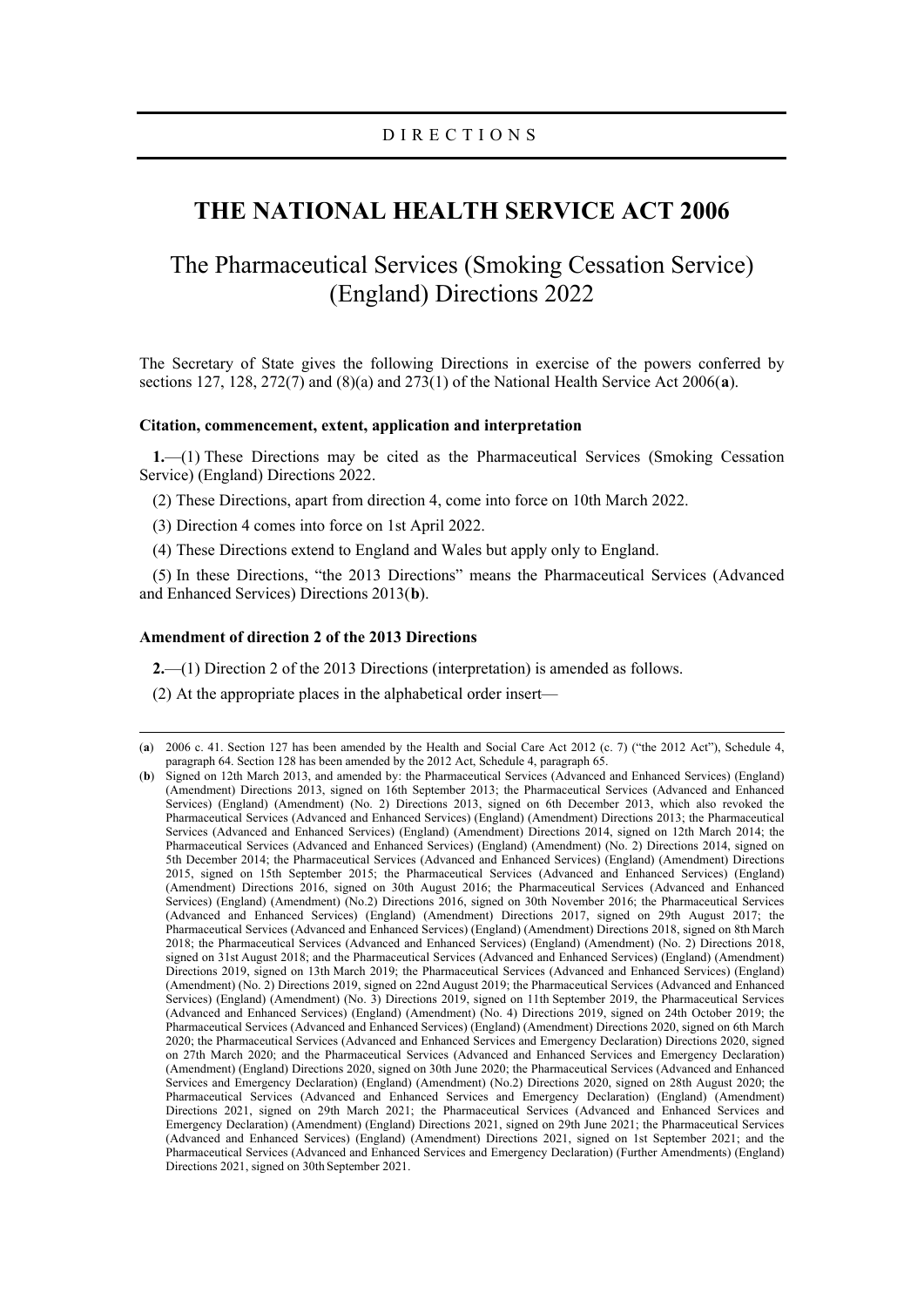""SCS" means the Smoking Cessation Service, which is the advanced service described in direction 7BH(2);"; and

""SCS service specification" means the service specification for the SCS, produced by the NHSCB, dated 9th March 2022(**[a](#page-1-0)**);".

## **Renumbering of second direction 7BF and direction 7BG**

**3.** As regards the directions inserted into the 2013 Directions by direction 7 of the Pharmaceutical Services (Advanced and Enhanced Services and Emergency Declaration) (Further Amendments) (England) Directions 2021(**[b](#page-1-1)**)—

- (a) direction 7BF (Community Pharmacy Hypertension Case-Finding Advanced Service: general matters and preconditions to making arrangements) is renumbered direction 7BG; and
- (b) direction 7BG (Community Pharmacy Hypertension Case-Finding Advanced Service: ongoing conditions of arrangements) is renumbered direction 7BH.

### **Revocation of directions 7BE and 7BF of the 2013 Directions and consequential amendments**

**4.**—(1) Directions 7BE of the 2013 Directions(**[c](#page-1-2)**) (Community Pharmacy COVID-19 Lateral Flow Device Distribution Service: general matters and preconditions to making arrangements) and 7BF of the 2013 Directions(**[d](#page-1-3)**) (Community Pharmacy COVID-19 Lateral Flow Device Distribution Service: ongoing conditions of arrangements) are revoked.

(2) In direction 2 of the 2013 Directions(**[e](#page-1-4)**) (interpretation), omit the definitions of "CFCLFDDS", "CFCLFDDS service specification" and "LFD".

## **New directions 7BI and 7BJ of the 2013 Directions**

**5.** After direction 7BH of the 2013 Directions, insert the following directions—

## **"Smoking Cessation Service: general matters and preconditions to making arrangements**

**7BI.**—(1) The NHSCB must make arrangements for the provision of a service as part of the SCS with any pharmacy contractor (P) who—

- (a) meets the requirements set out in paragraphs (3) to (9); and
- (b) wishes to enter into such arrangements or is required to do so by virtue of regulation 66 of the Pharmaceutical Services Regulations (conditions relating to providing directed services).

(2) The underlying purposes of the SCS are to provide patients, referred on discharge from hospital by NHS trusts or NHS foundation trusts to community pharmacies, with medication and support to continue their smoking cessation treatment, with the aim of reducing morbidity and mortality from smoking and reducing health inequalities associated with higher rates of smoking.

<span id="page-1-0"></span><sup>(</sup>**a**) The service specification for the Smoking Cessation Service is published o[n www.nhsbsa.nhs.uk](http://www.nhsbsa.nhs.uk/) and has the NHS England and NHS Improvement Publication Approval Reference: PAR1298.

<span id="page-1-1"></span><sup>(</sup>**b**) Signed on 30th September 2021.

<span id="page-1-2"></span><sup>(</sup>**c**) Inserted by the Pharmaceutical Services (Advanced and Enhanced Services and Emergency Declaration) (England) (Amendment) Directions 2021, signed on 29th March 2021, and amended by the Pharmaceutical Services (Advanced and Enhanced Services and Emergency Declaration) (Further Amendments) (England) Directions 2021, signed on 30th September 2021.

<span id="page-1-3"></span><sup>(</sup>**d**) Substituted by the Pharmaceutical Services (Advanced and Enhanced Services and Emergency Declaration) (Further Amendments) (England) Directions 2021, signed on 30th September 2021.

<span id="page-1-4"></span><sup>(</sup>**e**) Relevant amendments were made by the Pharmaceutical Services (Advanced and Enhanced Services and Emergency Declaration) (England) (Amendment) Directions 2021, signed on 29th March 2021 and the Pharmaceutical Services (Advanced and Enhanced Services and Emergency Declaration) (Further Amendments) (England) Directions 2021, signed on 30 September 2021.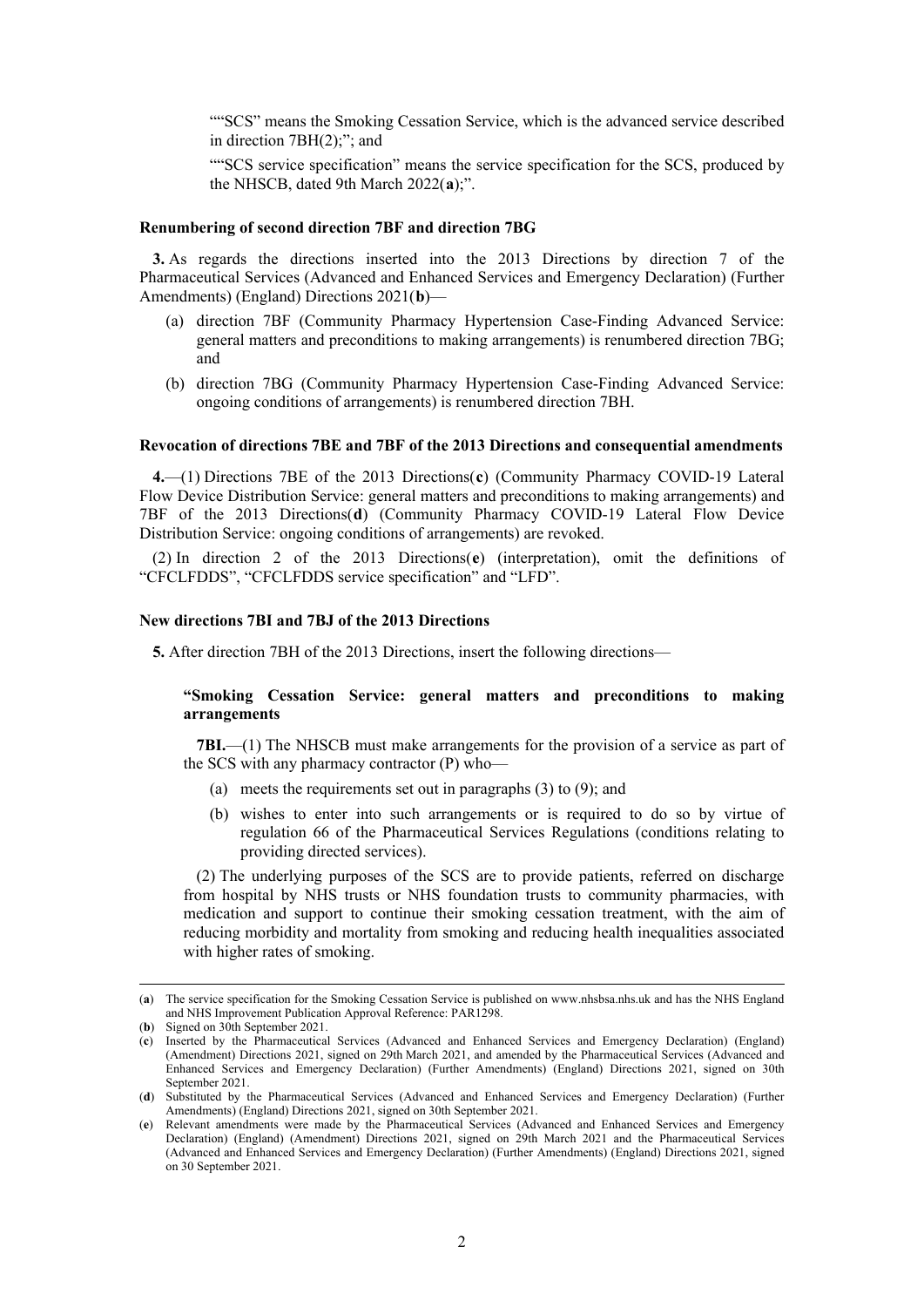(3) P must be satisfactorily complying with P's obligations under Schedule 4 to the Pharmaceutical Services Regulations (Terms of service of NHS pharmacists) in respect of the provision of essential services and an acceptable system of clinical governance.

(4) In advance of providing the service, P must notify the NHSCB of P's intention to provide the service by completion of an electronic registration declaration on the NHS BSA Manage Your Service platform on the NHS BSA website.

(5) P must ensure that pharmacists providing the service are appropriately trained and competent to do so, as provided for in section 3 of the SCS service specification.

(6) P must be able to ensure, where possible, that referrals as part of the SCS, via the secure electronic system used for such referrals, can be received at the pharmacy throughout the pharmacy's core and supplementary opening hours.

(7) P must have in place at the pharmacy premises at or from which the service is to be provided standard operating procedures covering provision of the service, with which all pharmacy staff who are to be involved in the service are to be familiar, and which are to include—

- (a) key contact details;
- (b) equipment validation, maintenance and infection prevention and control measures (as per manufacturer's instructions and in line with current infection prevention and control guidance); and
- (c) signposting of locally commissioned smoking cessation services.

(8) P must have a room for confidential consultations at P's pharmacy premises available for use for the provision of the service (notwithstanding that it may be provided remotely, if that is agreed with the patient), which meets the applicable requirements of the Pharmaceutical Services Regulations.

(9) P must have a working carbon monoxide monitor that meets the requirements of the SCS service specification, and sufficient disposable mouthpieces to meet the likely demand for the service when providing it via face to face consultations at the pharmacy.

### **Smoking Cessation Service: ongoing conditions of arrangements**

**7BJ.**—(1) The NHSCB must ensure that arrangements pursuant to direction 7BI(1) with a pharmacy contractor (P) include terms equivalent to the requirements set out in this direction.

(2) P must comply, and must ensure that their pharmacy staff comply, with the requirements of the SCS service specification, in particular in respect of—

- (a) the inclusion and exclusion criteria in respect of people who are to be offered, or not offered, the service;
- (b) the signposting of people excluded from the service to other services;
- (c) the taking of referrals of patients from hospitals via a secure electronic referral;
- (d) contacting the patients referred to them, and dealing with cases where the patient cannot be contacted, declines the service or needs to be referred to a different NHS pharmacist or another smoking cessation service provider;
- (e) where the patient consents to receiving the service, conducting the initial consultation, following the consultation structure within the NCSCT Standard Treatment Programme, and including where appropriate—
	- (i) undertaking a CO test,
	- (ii) provision of behavioural support, and
	- (iii) the provision of Nicotine Replacement Therapy (NRT) in accordance with the arrangements made at the hospital (a maximum of two weeks NRT is to be supplied at any one time, for a course length not exceeding 12 weeks from the defined quit date, and the products supplied must be on the list of the GSL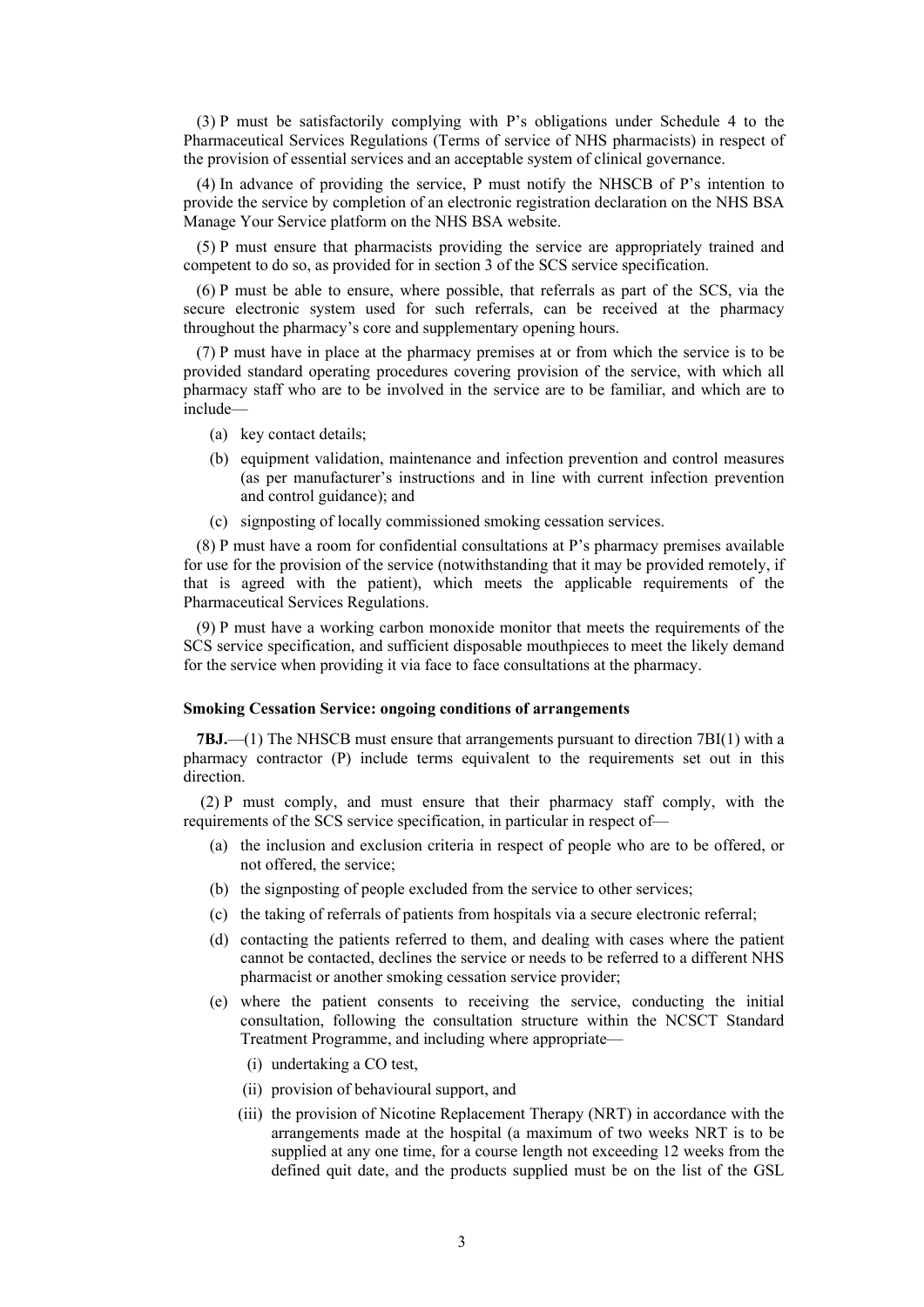NRT products which may be supplied as part of the service that is published in the Drug Tariff);

- (f) agreeing and undertaking a follow-up appointment cycle to monitor progress and provide support (interim appointments are to be no more than two weeks apart and timed to ensure supply of NRT does not run out on the day of the appointment);
- (g) agreeing and undertaking the formal reviews at four and twelve weeks after the defined quit date;
- (h) patients not continuing with the service, including in respect of re-engagement with the patient and signposting them to locally commissioned services;
- (i) ongoing support for the patients between the two formal reviews, if theirs is a successful quit as defined in the SCS service specification, including the provision of NRT as required;
- (j) communication with the patient's GP (if the patient has one) and the referring NHS Trust or NHS foundation trust, and reporting to the NHS BSA (including for payment and service evaluation purposes(**[a](#page-3-0)**)); and
- (k) record keeping and data and information management, including compliance with the Records Management Code of Practice for Health and Social Care(**[b](#page-3-1)**).

(3) P must ensure that the service is only provided by pharmacists, and all pharmacists providing the service must be appropriately trained and competent to do so, as provided for in section 3 of the SCS service specification.

(4) P must be able to ensure, where possible, that referrals as part of the SCS, via the secure electronic system used for such referrals, can be received at the pharmacy throughout the pharmacy's core and supplementary opening hours.

(5) P must have in place and keep updated at the pharmacy premises at or from which the service is to be provided standard operating procedures covering provision of the service, with which all pharmacy staff who are to be involved in the service are to be familiar, and which are to include—

- (a) key contact details;
- (b) equipment validation, maintenance and infection prevention and control measures (as per manufacturer's instructions and in line with current infection prevention and control guidance); and
- (c) signposting of locally commissioned smoking cessation services,

and P must review these procedures regularly or following any significant incident or change to the service.

(6) P must have a room for confidential consultations at P's pharmacy premises available for use for the provision of the service (notwithstanding that it may be provided remotely, if that is agreed with the patient), which meets the applicable requirements of the Pharmaceutical Services Regulations.

(7) P must ensure that remote consultations with the patient take place in circumstances where the conversation cannot be overheard, except by someone whom the patient wants to hear the conversation (for example, a carer).

(8) P must at all times have a working carbon monoxide monitor that meets the requirements of the SCS service specification, and sufficient disposable mouthpieces to meet the likely demand for the service when providing it via face to face consultations at the pharmacy.

<span id="page-3-0"></span><sup>(</sup>**a**) The service specification requires data to be collected automatically via an application programme interface (API) for the service, but the obligations that arise in relation to the API are contingent on it being in operation.

<span id="page-3-1"></span><sup>(</sup>**b**) Published at: [https://www.gov.uk/government/publications/records-management-code-of-practice-for-health-](https://www.gov.uk/government/publications/records-management-code-of-practice-for-health-and-social-care) [and-social-care.](https://www.gov.uk/government/publications/records-management-code-of-practice-for-health-and-social-care)